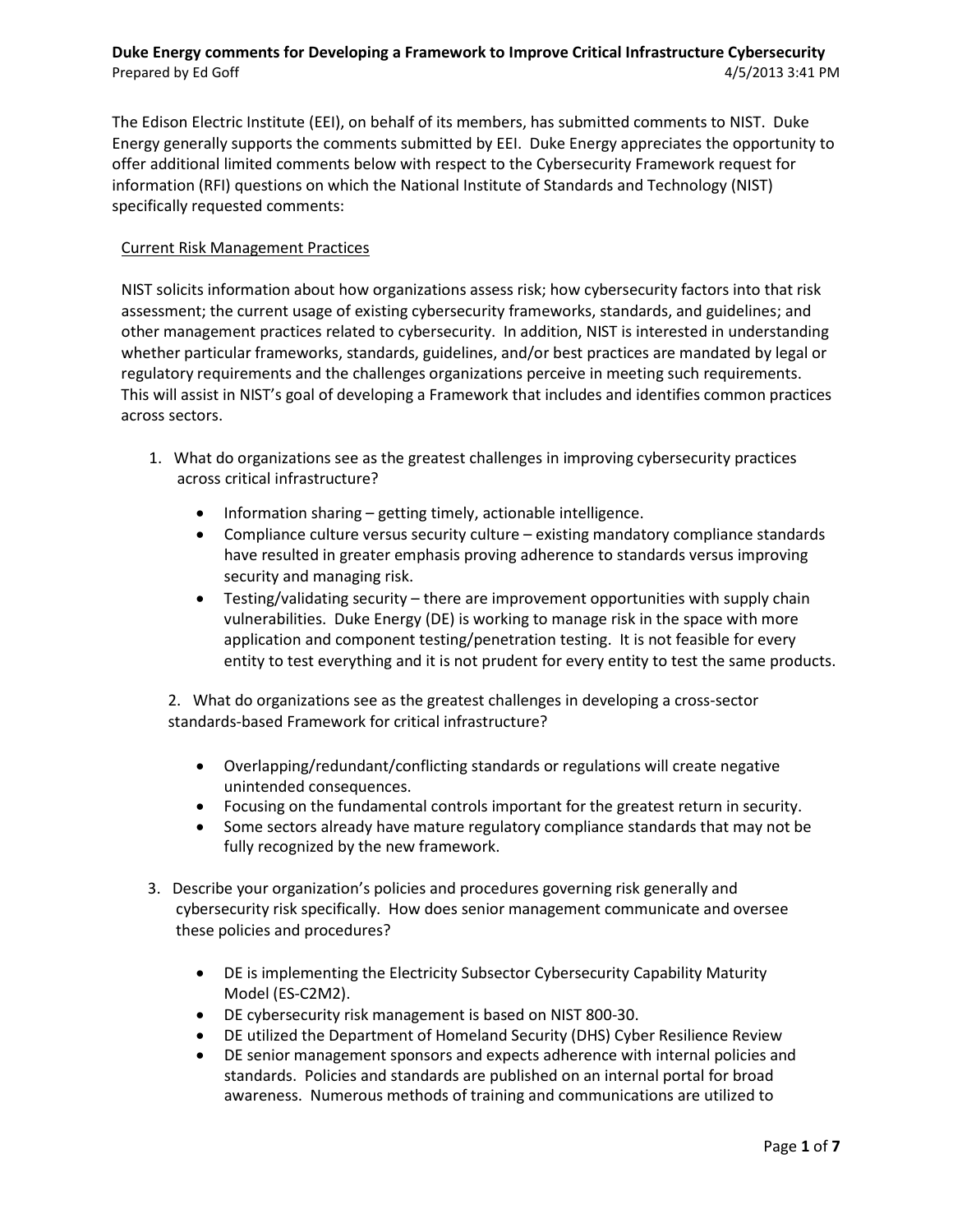disseminate and promote awareness and education (e.g. computer based training, email, articles, management presentations, etc.).

- 4. Where do organizations locate their cybersecurity risk management program/office?
	- The cybersecurity risk management function is aligned under the Chief Information Officer (CIO) under the Director of Information Technology (IT) Compliance & Process Oversight.
- 5. How do organizations define and assess risk generally and cybersecurity risk specifically?
	- DE is implementing the Electricity Subsector Cybersecurity Capability Maturity Model (ES-C2M2).
	- Cybersecurity risk management is based on NIST 800-30.
	- NERC Critical Infrastructure Protection (CIP) assets follow risk management requirements from CIP 002-009.
- 6. To what extent is cybersecurity risk incorporated into organizations' overarching enterprise risk management?
	- The cybersecurity risk program is designed to work with and provide input to the overall enterprise risk management program.
- 7. What standards, guidelines, best practices, and tools are organizations using to understand, measure, and manage risk at the management, operational, and technical levels?
	- NIST 800-30 Guide for Conducting Risk Assessments.
	- NIST 800-37 Guide for Applying the Risk Management Framework to Federal Information Systems: A Security Life Cycle Approach.
	- NIST 800-53 Security and Privacy Controls for Federal Information Systems and Organizations.
	- Electricity Subsector Cybersecurity Capability Maturity Model (ES-C2M2).
	- DHS Cyber Resilience Review.
	- 3<sup>rd</sup> Party Security Assessments and penetration testing.
- 8. What are the current regulatory and regulatory reporting requirements in the United States (e.g. local, state, national, and other) for organizations relating to cybersecurity?
	- Electric Disturbance Events (OE-417)
	- NERC CIP 002-009
	- Electricity Sector Information Sharing and Analysis Center (ES**-**ISAC)
	- Payment Card Industry (PCI) Data Security Standard.
	- Chemical Facility Anti-Terrorism Standards (CFATS)
	- TSA Pipeline Security Guideline.
	- State Identity Theft Protection laws.
	- State Law enforcement and the Federal Bureau of Investigation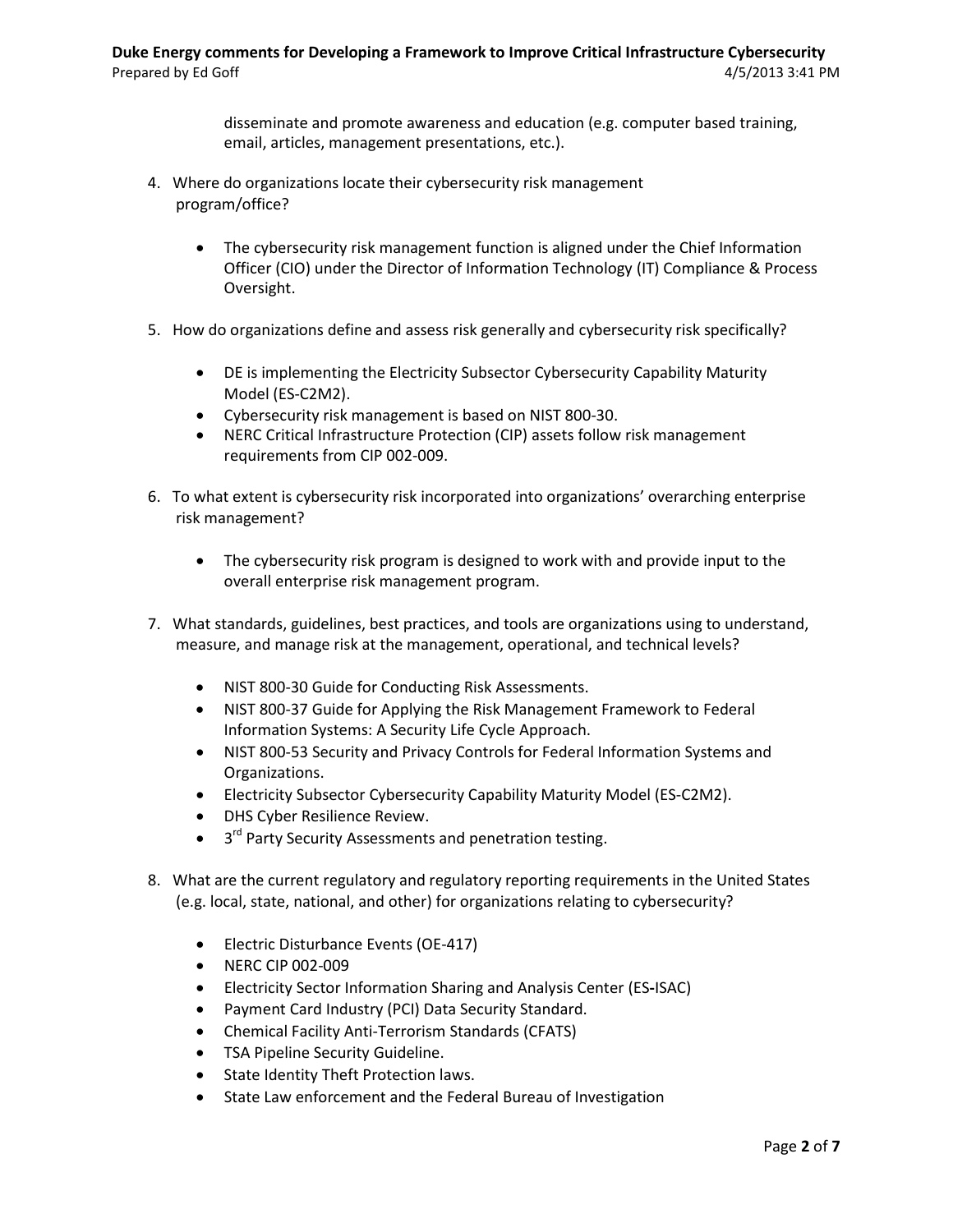- Nuclear Energy Institute Cyber Security Plan
- 9. What organizational critical assets are interdependent upon other critical physical and information infrastructures, including telecommunications, energy, financial services, water, and transportation sectors?
	- As part of DE Business Continuity program, interdependence analysis is performed on high risk systems and assets and plans are created to mitigate interdependencies.
	- An improvement opportunity is greater understanding and coordination with all interdependent critical infrastructures.
- 10. What performance goals do organizations adopt to ensure their ability to provide essential services while managing cybersecurity risk?
	- Numerous metrics are utilized to measure success in detecting and addressing cybersecurity risks (e.g. blocked malicious email, detection/blocking different types of network attacks, vulnerability management, access management, patch management, etc.)
	- Senior management and the board are regularly engaged and challenge teams and processes to demonstrate appropriate security posture is maintained including continuous improvement.
	- Annual updates to Business Continuity plans.
	- Periodic testing of Disaster Recovery and Incident Response plans and practices.
- 11. If your organization is required to report to more than one regulatory body, what information does your organization report and what has been your organization' s reporting experience?
	- DE is subject to certain regulatory reporting requirements of DOE and NERC.
	- The improvement opportunity is feedback in the form of timely, actionable intelligence. Recent improvements in the Electricity Sector Information Sharing and Analysis Center (ES**-**ISAC) are welcome. Currently, there is more proactive and transparent 2-way sharing of indicators and proposed mitigation.
- 12. What role(s) do or should national/international standards and organizations that develop national/international standards play in critical infrastructure cybersecurity conformity assessment?
	- An improvement opportunity exists to leverage NIST to maintain a single cybersecurity standards family.
	- Numerous standards are utilized throughout the DE cybersecurity program.
	- Internal and external assessments are performed regularly to ensure adherence.

## Use of Frameworks, Standards, Guidelines, and Best Practices

As set forth in the Executive Order, the Framework will consist of standards, guidelines, and/or best practices that promote the protection of information and information systems supporting organizational missions and business functions. NIST seeks comments on the applicability of existing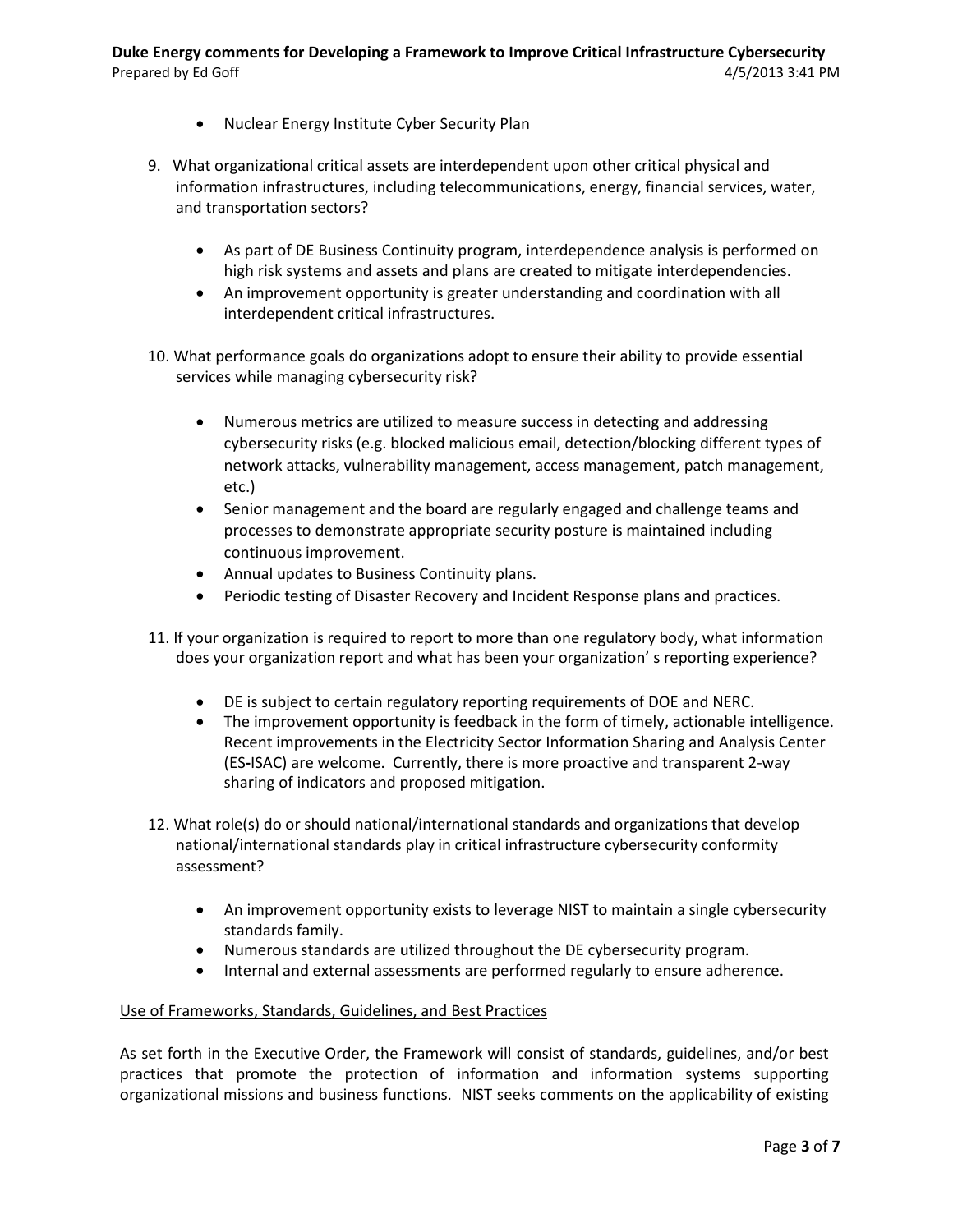publications to address cybersecurity needs, including, but not limited to the documents developed by: international standards organizations; U.S. Government Agencies and organizations; State regulators or Public Utility Commissions; Industry and industry associations; other Governments, and non-profits and other non-government organizations.

NIST is seeking information on the current usage of these existing approaches throughout industry, the robustness and applicability of these frameworks and standards, and what would encourage their increased usage. Please provide information related to the following:

- 1. What additional approaches already exist?
	- NERC CIP 002-009.
	- NIST 800-30 Guide for Conducting Risk Assessments.
	- NIST 800-37 Guide for Applying the Risk Management Framework to Federal Information Systems: A Security Life Cycle Approach.
	- NIST 800-53 Security and Privacy Controls for Federal Information Systems and Organizations (Final Public Draft).
	- NIST 800-82 Guide to Industrial Control System Security (ICS).
	- NISTIR 7628. Guidelines for. Smart Grid Cyber Security
	- Electricity Subsector Cybersecurity Capability Maturity Model (ES-C2M2).
- 2. Which of these approaches apply across sectors?
	- NIST 800-30 Guide for Conducting Risk Assessments.
	- NIST 800-37 Guide for Applying the Risk Management Framework to Federal Information Systems: A Security Life Cycle Approach.
	- NIST 800-53 Security and Privacy Controls for Federal Information Systems and Organizations.
	- NIST 800-82 Guide to Industrial Control System Security (ICS).
- 3. Which organizations use these approaches?
	- Many critical infrastructure sector entities utilize the NIST 800 series guidelines.
- 4. What, if any, are the limitations of using such approaches?
	- Guidelines and best practices are not written to be mandatory enforceable compliance standards. It is problematic when guidelines and best practices are used improperly by external reviewers as requirements.
	- Even though many existing standards, guidelines, and best practices have good content, implementation guidance could be clearer.
- 5. What, if any, modifications could make these approaches more useful?
	- Add implementation guidance including multiple use-cases for different entity size and business type. Guidance should be flexible, risk-centric, goals-based and processoriented. Guidance should avoid being overly prescriptive.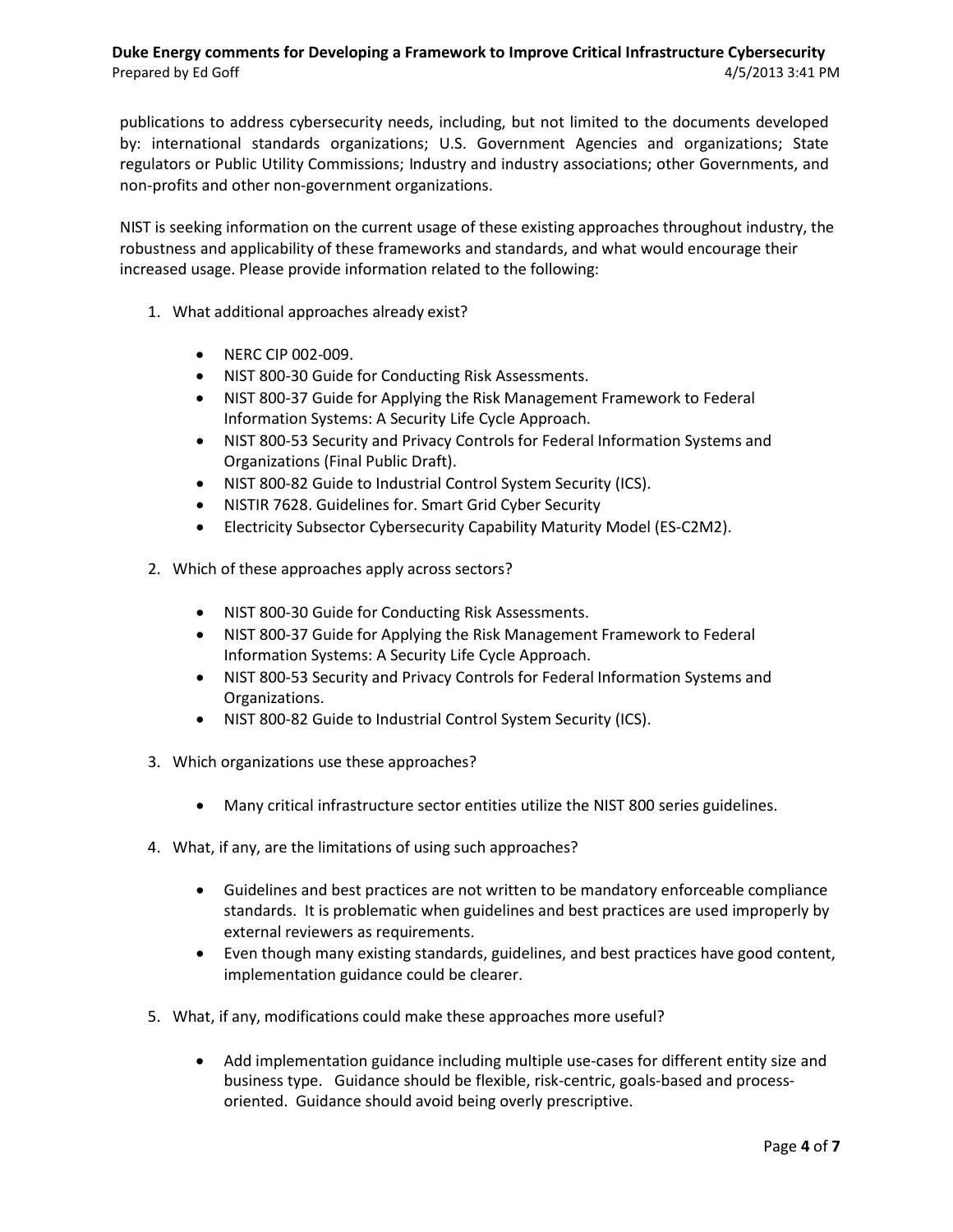- Include appendix in all standards and guidelines that map to other foundational standards, guidelines, and best practices.
- 6. How do these approaches take into account sector-specific needs?
	- These approaches do not account for sector-specific needs. DE's implementation of these standards includes adapting them for our use.
- 7. When using an existing framework, should there be a related sector-specific standards development process or voluntary program?
	- We expect the new framework to utilize existing standards to the extent possible.
- 8. What can the role of sector-specific agencies and related sector coordinating councils be in developing and promoting the use of these approaches?
	- Implementation guidance.
	- Education and training.
	- Ensuring there is no overlap, redundant, and/or conflicting requirements.
	- Ensuring there are no double jeopardy situations.
- 9. What other outreach efforts would be helpful?
	- Supplier education and awareness to ensure alignment with supplier's offerings and the needs of critical infrastructure entities.
	- Collaborate with other critical sectors in the creation of the new Framework (e.g. framework workshops, cross sector analysis)
	- Reach out to NERC, TSA, DHS and Nuclear Energy Institute (NEI) to ensure existing standards are utilized to the extent possible in the new Framework.

## Specific Industry Practices

In addition to the approaches above, NIST is interested in identifying core practices that are broadly applicable across sectors and throughout industry.

NIST is interested in information on the adoption of the following practices as they pertain to critical infrastructure components:

- Separation of business from operational systems;
- Use of encryption and key management;
- Identification and authorization of users accessing systems;
- Asset identification and management;
- Monitoring and incident detection tools and capabilities;
- Incident handling policies and procedures;
- Mission/system resiliency practices;
- Security engineering practices;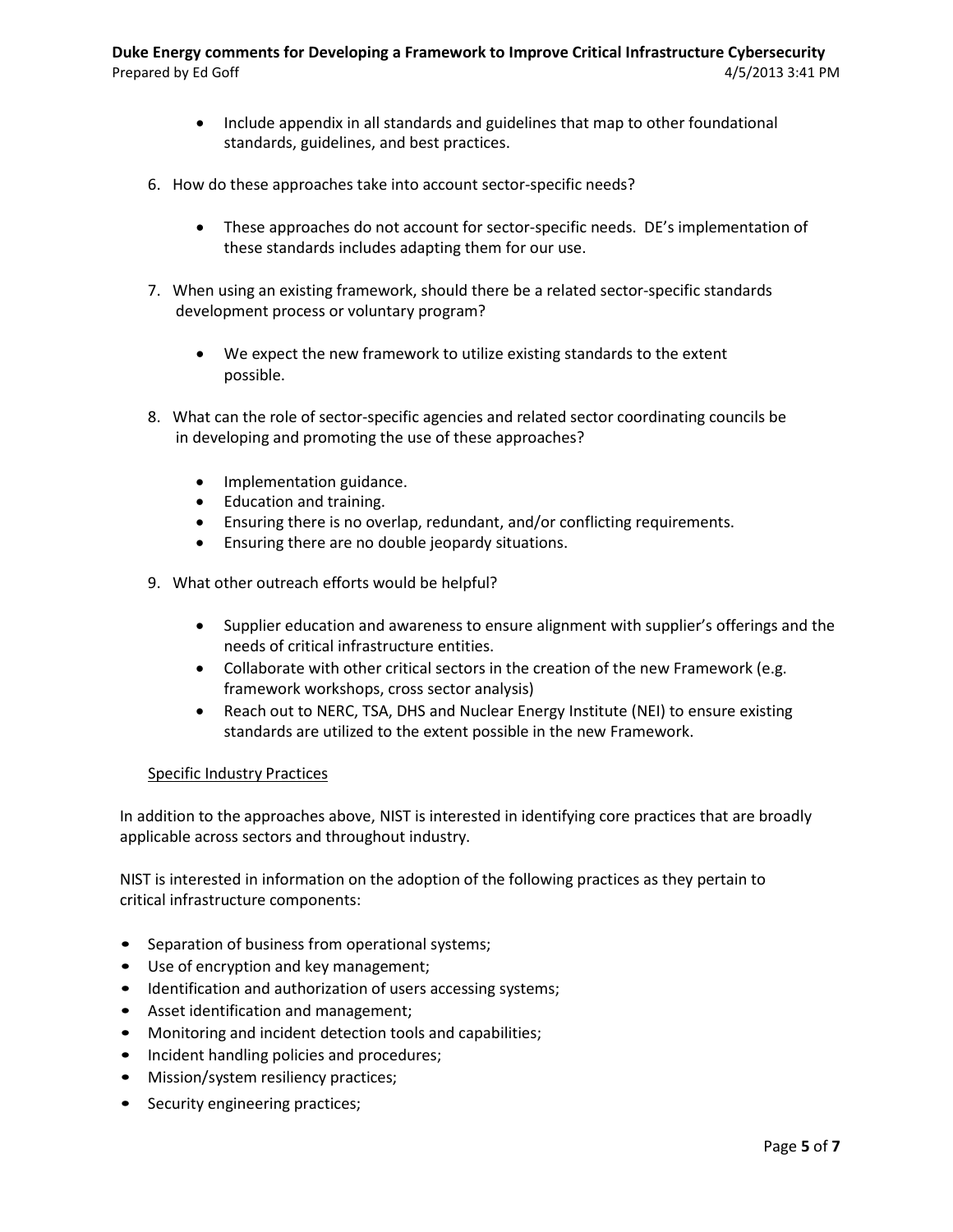- Privacy and civil liberties protection.
	- 1. Are these practices widely used throughout critical infrastructure and industry?
		- Training and awareness.
		- Foundational controls from NIST 800-53, 800-82, 800-30, NISTIR 7628, NEI and NERC CIP.
		- Risk Management.
		- People, process and technology mix of controls/process to meet business needs and manage risk.
		- Security Principles: Defense-in-depth, Separation of duties and Least Privilege
		- Supply chain improvement opportunities include more thorough testing and validation, vendor monitoring and updated cybersecurity procurement language.
		- Access Management.
	- 2. How do these practices relate to existing international standards and practices?
		- These are addressed in standards already.
	- 3. Which of these practices do commenters see as being the most critical for the secure operation of critical infrastructure?
		- Training cybersecurity focused and cross training between Operational Technology and Information Technology.
		- Threat management timely, actionable intelligence.
		- Exercises significant cyber events that impact substantial generation or involve bulk customer information breach are critical to test plans and capabilities. The training value of this is strong and hard to measure.
		- Supply Chain updated procurement language, supplier monitoring practices, more and improved hardware and software testing (including binary code analysis).
	- 4. Are some of these practices not applicable for business or mission needs within particular sectors?
		- These are applicable to the electric sector.
	- 5. Which of these practices pose the most significant implementation challenge?
		- Day-to-day Threat Management including Advanced Persistent Threat mitigation.
		- Risk mitigation of Operational Technology (OT) and Information Technology connectivity and increased us of commercial-off-the-shelf (COTS) hardware and software in OT solutions.
		- Access Management and network security due to increased hosted solutions and 3<sup>rd</sup> party support/maintenance models.
		- Vulnerability management, asset management, change control, and configuration management of control systems components.